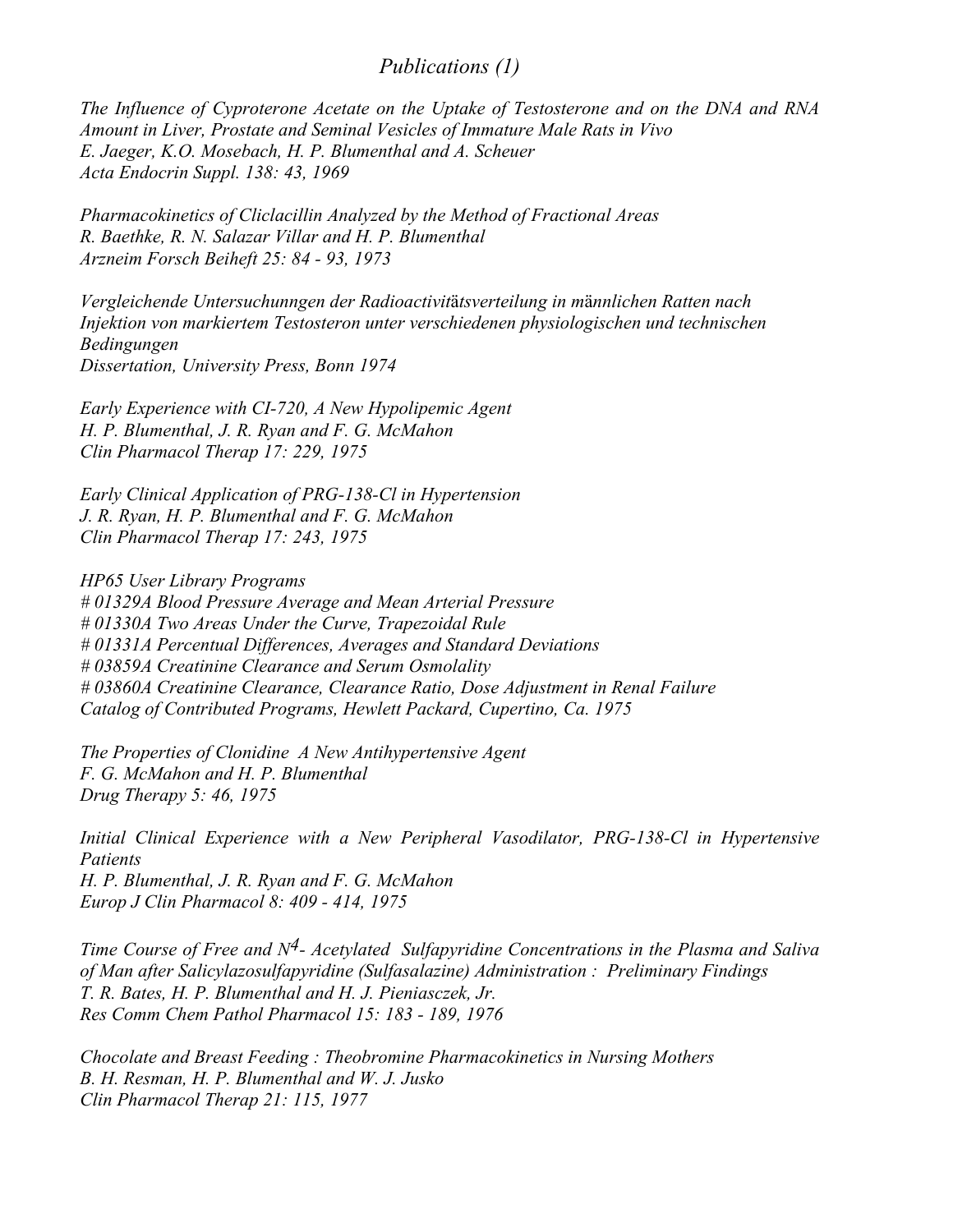### *Publications (2)*

*Factors Determining the Response and Dose Requirements in Bethanidine Therapy H. P. Blumenthal, R. Vargas R., J. R. Ryan and F. G. McMahon Clin Pharmac Therap 21: 99, 1977*

*Gemcadiol: A New Hypolipidemic Drug, A Clinical Trial H. P. Blumenthal, J. R. Ryan, A.K. Jain and F. G. McMahon Lipids 12: 44 - 48, 1977*

*Plasma Nitroglycerin Levels after Sublingual, Oral and Topical Administration H. P. Blumenthal, H.L. Fung, E. F. Niff and S. K. Yap Brit J Clin Pharmacol 4: 241 - 242, 1977*

*Breast Milk Distribution of Theobromine from Chocolate B. H. Resman, H. P. Blumenthal and W. J. Jusko J Pediatrics 91: 477 - 480, 1977*

*Salivary Excretion and Pharmacokinetics of Sulfapyridine after Sulfasalazine Administration T. R. Bates, H. P. Blumenthal and H. J. Pieniasczek, Jr. Clin Pharmacol Therap 22: 917 - 927, 1977*

*Overall Pharmacokinetics During Prolonged Treatment of Healthy Volunteers with Digoxin and beta Methyldigoxin F. Keller, H. P. Blumenthal, K. Maertin and N. Rietbrock Europ J Clin Pharmacol 12: 387 - 392, 1977*

*Relative Systemic Availability of Sulfapyridine from Commercial Enteric Coated and Uncoated Sulfasalazine Tablets H. J. Pieniasczek, Jr., D. E. Resetarits, W. W. Silferth, H. P. Blumenthal and T. R. Bates J Clin Pharmacol 19: 39 - 45, 1979*

*An On-Line Computer Program for the Surveillance of Nosocomial Infections J. L. Murillo, H. P. Blumenthal and J. A. Titelbaum Abstract, Nineth Annual Conference, Society for Computer Medicine Society of Computer Medicine, Arlington, Va., 1979*

*Pharmacokinetics of Carprofen in the Elderly H. P. Blumenthal, N. Bell, J. J. Konikoff and L. Weissman Clin Res 28: 588A, 1980*

*Pharmacokinetic Models for Digitoxin H. P. Blumenthal, in : Greeff, K. and Rietbrock, N. (Editors) Digitoxin als Alternative in der Therapie der Herzinsuffizienz Schattauer Verlag, Stuttgart, pages 52 - 60, 1979*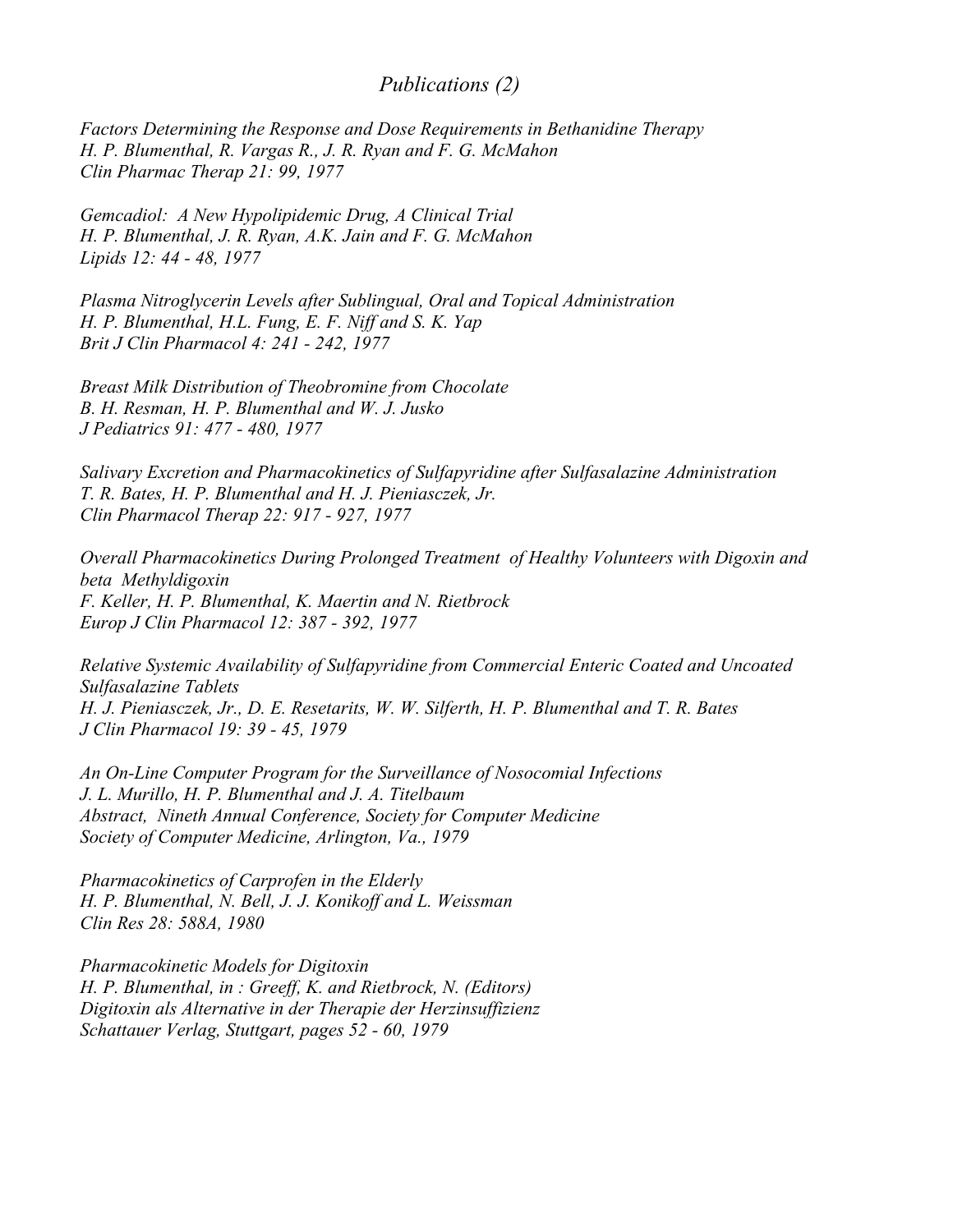# *Publications (3)*

*Performance of Carprofen in a New Screen for Interaction with Warfarin Therapy H. P. Blumenthal, T. Edwards, N. Bell and L. Weissman Abstract #0752, 1980 World Conference of Clinical Pharmacology and Therapeutics, in : Turner, P. and Pradham, C. (Editors), Abstracts MacMillan Publishers Ltd., London, 1980*

*Respiratory Response after Midazolam (0.1 mg/kg) and Thiopental (2.0 mg/kg) Compared by a Semiautomated System H. P. Blumenthal, R. A. Limjuco, T. P. Sarnoski, A. A. Lusaitis and L. Weissman Clin Pharmacol Therap 29: 235, 1981*

*A Preliminary Report on the Pharmacokinetics of Saccharin in Man : Single Dose Administration W. A. Colburn, I. Bekersky and H. P. Blumenthal J Clin Pharmacol 21: 147 - 151, 1981*

*Determination of Flurazepam in Human Plasma by Negative Chemical Ionization Mass Spectrometry B. J. Miwa, W. A. Garland and H. P. Blumenthal Anal Chem 53: 793 - 797, 1981*

*Dietary Saccharin Kinetics W. A. Colburn, I. Bekersky and H. P. Blumenthal Clin Pharmacol Therap 30: 558 - 563, 1981*

*The Relative Bioavailability of Carprofen Tablets Determined by the SASIV Technique W. A. Garland, W. G. Crouthamel, S. V. Givens, I. Patel, J. J. Konikoff, B. J. Miwa, F. Rubio, T. Crews, G. Woo, A. Holazo and H. P. Blumenthal Abstract, 1981 Annual Meeting, American Society Mass Spectrometry*

*Observations During the Coadministration of Aspirin with Two Loop Diuretics H. P. Blumenthal, R. A. Limjuco and M. M. Mathias Clin Res 30: 630A, 1982*

*Detection of a Staphylococcus Aureus Outbreak Using a Computer Assisted Antibiogram Surveillance J. L. Murilllo, H. P. Blumenthal and J. A. Titelbaum Abstract, 1982 Annual Meeting, Association for the Advancement of Medical Instrumentation*

*Chocolate Poisoning in the Dog A. Glauberg and H. P. Blumenthal J Amer Animal Hosp Assoc 19: 246 - 248, 1983*

*Saccharin Crosses the Placenta N. Cohen-Addad, M. Chatterjee, I. Bekersky and H. P. Blumenthal Abstract, Thirteenth Annual Meeting, Society for Gynecological Investigation, Washington 1983*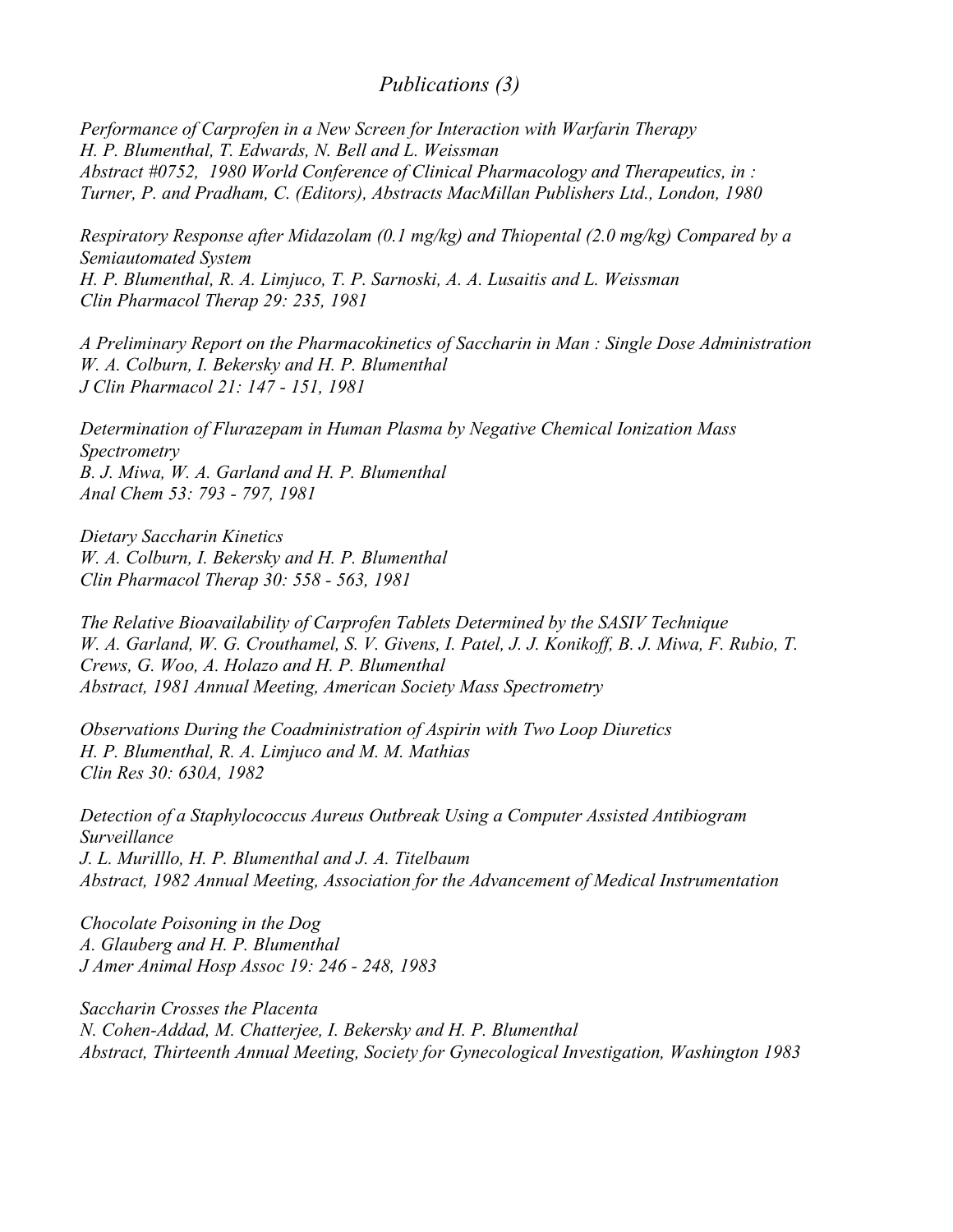### *Publications (4)*

*Medical Events at a Community Hospital Based Research Unit H. P. Blumenthal, D. Mitrovic and L. Schwartz Clin Pharmacol Therap 35: 228, 1984*

*Clinical and Pharmacokinetic Observations after Premedication of Heart Failure Patients With Midazolam P. Blumenthal, R. Werres, D. Rothfeld, E. Tolentino, C. Rogers-Phillips, R. Zelasko, R. Limjuco, J. Bianchine, M. Jack, W. A. Colburn and W. Garland J Clin Pharmacol 24: 400, 1984*

*Dose Dependent Pharmacokinetics of Midazolam L. D. Bornemann, B. H. Min, T. Crews,, M. M. Rees, H. P. Blumenthal, W. A. Colburn and I. H. Patel Europ J Clin Pharmacol 29: 91 - 95, 1985*

*Effect of Meals on the Kinetics of Etretinate W.A. Colburn, D.M. Gibson, L.C. Rodriguez, C. J. L. Bugge and H. P. Blumenthal J Clin Pharmacol 25: 583 - 589, 1985*

*Effect of Food on Cibenzoline Bioavailability J. W. Massarella, H. P. Blumenthal, T. Silvestri and A. Lin Europ J Clin Pharmacol 30: 367 - 369, 1986*

*In-Utero Exposure to Saccharin : A Threat ? N. Cohen-Addad, M. Chatterjee, I. Bekersky and H. P. Blumenthal Cancer Letters 32: 151 - 154, 1986*

*Diabetics' Vacation Checklist Editorial ( P. Blumenthal and S. Liva ) Manhattan Medicine, page 28, July / August 1986*

*OSHA200 : dBase III Program Tracking Reportable Injuries Peter Blumenthal, in : Kent W. Peterson (Editor) Directory of Occupational Health & Safety Software Microcomputers in Occupational Medicine Users Group American Occupational Medical AssociationCharlottesville, Va., Version 1.0, 39 - 40, 1988*

*Medical Review Officers ( MROs ) - What are they all about ? Bulletin of the Essex County Medical Society 520, 155 - 156, Summer 1992*

*Medical Review Officers ( MROs ) - An Update Bulletin of the Essex County Medical Society 522, 121 - 122, May 1993*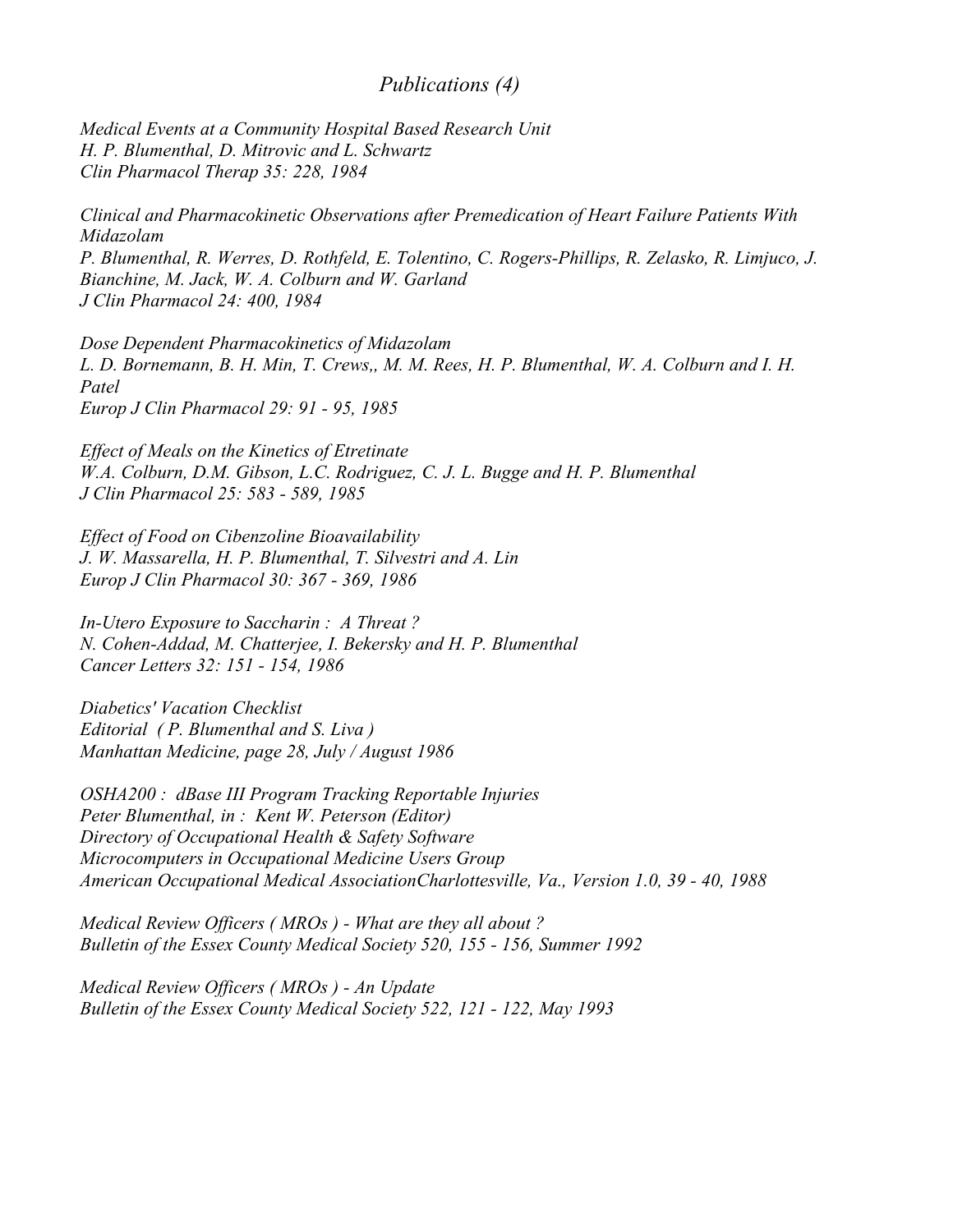# *Publications (5)*

*The Patient and the Compensation Claim: Outcome Measures One Year After Independent Medical Examination for Occupational Back Injury Master's Thesis, New Jersey Graduate Program in Public Health, Piscataway, N.J. (1997)*

*Mental Health Coverage (letter) New Jersey Medicine 96 (9), 10 (September 1999)*

*Reflections – Why I Envy Erin Brockovich New Jersey Medicine 97 (5), 72 (May 2000)*

*Pain Management in the Public Eye Bulletin of the Essex County Medical Society, 606, 176 – 178 (November 2000)*

*Bioterrorism – Hell or Hype? (book review) New Jersey Medicine 98 (4), 51 - 52 (April 2001)*

*Hunter's Diseases of Occupations (book review) New Jersey Medicine, 98 (8), 48 - 49 (August 2001)*

*Betrayal of Trust: The Collapse of Global Public Health (book review) New Jersey Medicine, 100 (4), 43 - 44 (April 2003)*

*President's Acceptance Address Bulletin of the Essex County Medical Society, 622, 276 - 278 (July 2003)*

*Things They Did Not Teach In Medical School Bulletin of the Essex County Medical Society, 623, 303 - 304 (September/October 2003)*

*Leading the Lame and the Blind Bulletin of the Essex County Medical Society, 624, 329 - 331 (November/December 2003)*

*Back to Basics Bulletin of the Essex County Medical Society, 625, 3 - 4 (January/February 2004)*

*Lose One, Save All. Bulletin of the Essex County Medical Society, 626, 29 - 30 (March/April 2004)*

*Of Cabbages and Kings Bulletin of the Essex County Medical Society, 627, 49 - 50 (May 2004)*

*The Delta Award Bulletin of the Essex County Medical Society, 628, 78 - 79 (July/August)*

*Outgoing President's Address Bulletin of the Essex County Medical Society, 628, 91 – 93 (July/August)*